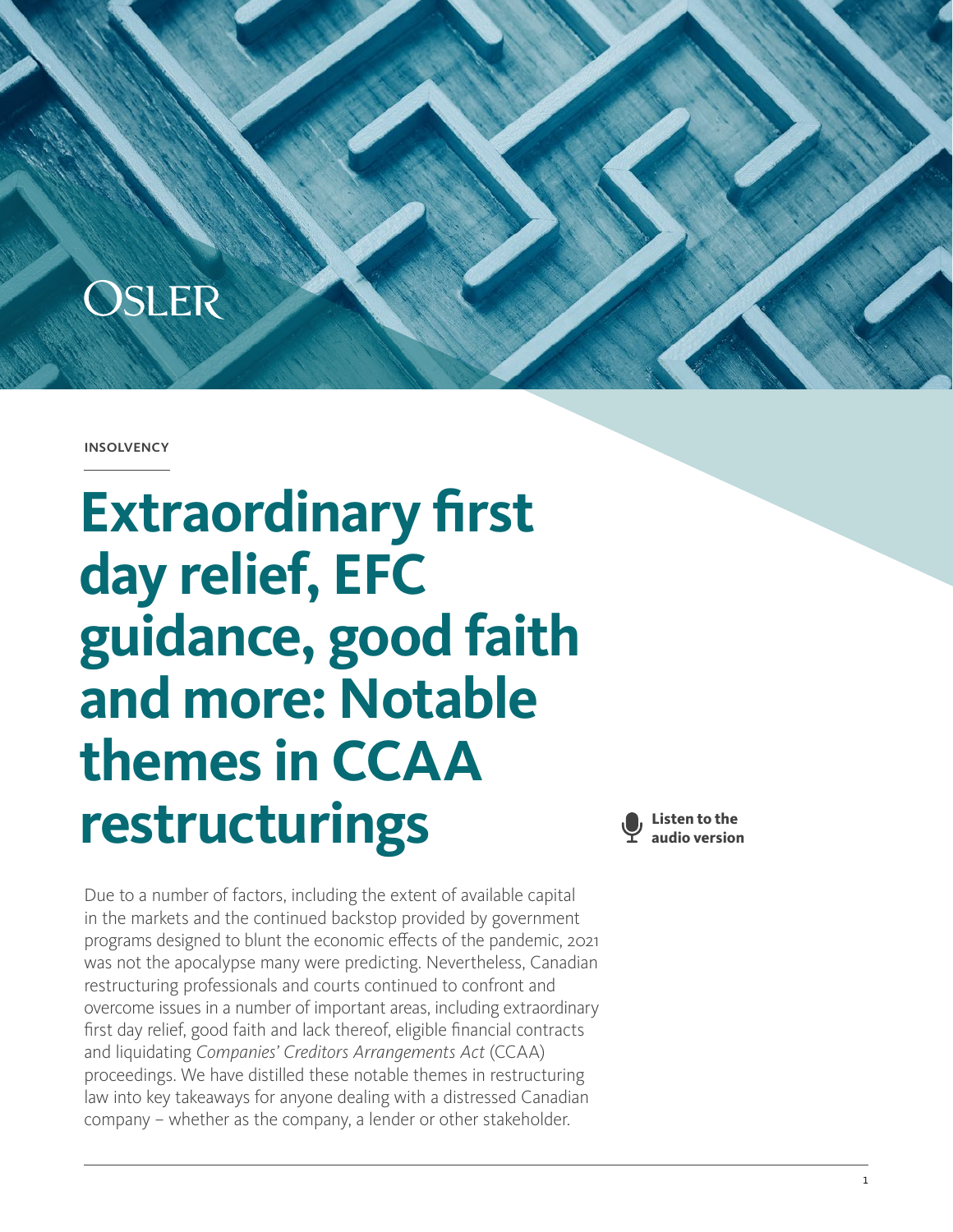# Just Energy: Tailored relief for unusual circumstances

The CCAA filing of the Just Energy Group [in early 2021](https://www.canlii.org/en/on/onsc/doc/2021/2021onsc1793/2021onsc1793.html?autocompleteStr=just%20energy&autocompletePos=17) showed that a CCAA court can grant extraordinary relief that takes effect during the first 10 days of a filing where the specific and unique circumstances faced by the debtor justify it. Osler acts for Just Energy.

Just Energy's urgent need to file under the CCAA was precipitated by financial pressures caused by an extreme weather event in Texas. For a brief period of time in February 2021, unprecedented cold weather caused electricity prices in the Texas market to spike. Just Energy, whose business consists of buying electricity and natural gas in the market for supply to its customers, was suddenly required to purchase electricity in Texas – its largest market in the U.S. – for several days at exponentially higher prices than had ever been seen before. It was then required on very short notice to make settlement payments amounting to hundreds of millions of dollars to the Texas market operator, Electric Reliability Council of Texas (ERCOT).

The resulting liquidity crunch led Just Energy to seek an initial order under the CCAA on March 9, 2021, followed by a recognition order under Chapter 15 of the U.S. Bankruptcy Code. In its initial order, Just Energy obtained two forms of relief that are noteworthy.

#### Substantial DIP financing to be drawn in the first 10 days

Under provisions of the CCAA that took effect in 2019, a debtor is only entitled to obtain an initial order for a period of 10 days. Given that an initial order is generally obtained ex parte, the debtor can only obtain relief for this initial 10-day period that can be justified as reasonably necessary to "keep the lights on" during that period.

Just Energy obtained \$125 million of DIP financing on the first day. In Just Energy's unique circumstances, it was not possible to wait to obtain court approval of this financing and the related super-priority charge until after the come-back hearing. If Just Energy did not satisfy ERCOT's settlement payment demands within two business days, Just Energy could have lost its right to operate in the Texas market and all its Texas customers, which would effectively have made its restructuring impossible.

The quantum of the DIP charge and the fact that the DIP facility would be almost fully drawn and utilized by the business in the first 10 days was unusual. However, in light of the specific circumstances faced by Just Energy, this relief was entirely consistent with the requirements of the amended CCAA provisions to ensure that initial orders are limited to what is necessary to keep the debtor's business running.

The Court's reasoning demonstrates that the 2019 amendments to the CCAA do not entirely foreclose the ability of a debtor company to obtain approval for DIP financing in a very material amount on the first day of a filing. However, to obtain such relief, the debtor company must be prepared to demonstrate why the amount and timing of the financing are necessary before the come-back hearing when affected stakeholders can have their say.

If Just Energy did not satisfy ERCOT's settlement payment demands within two business days, Just Energy could have lost its right to operate in the Texas market and all its Texas customers, which would effectively have made its restructuring impossible.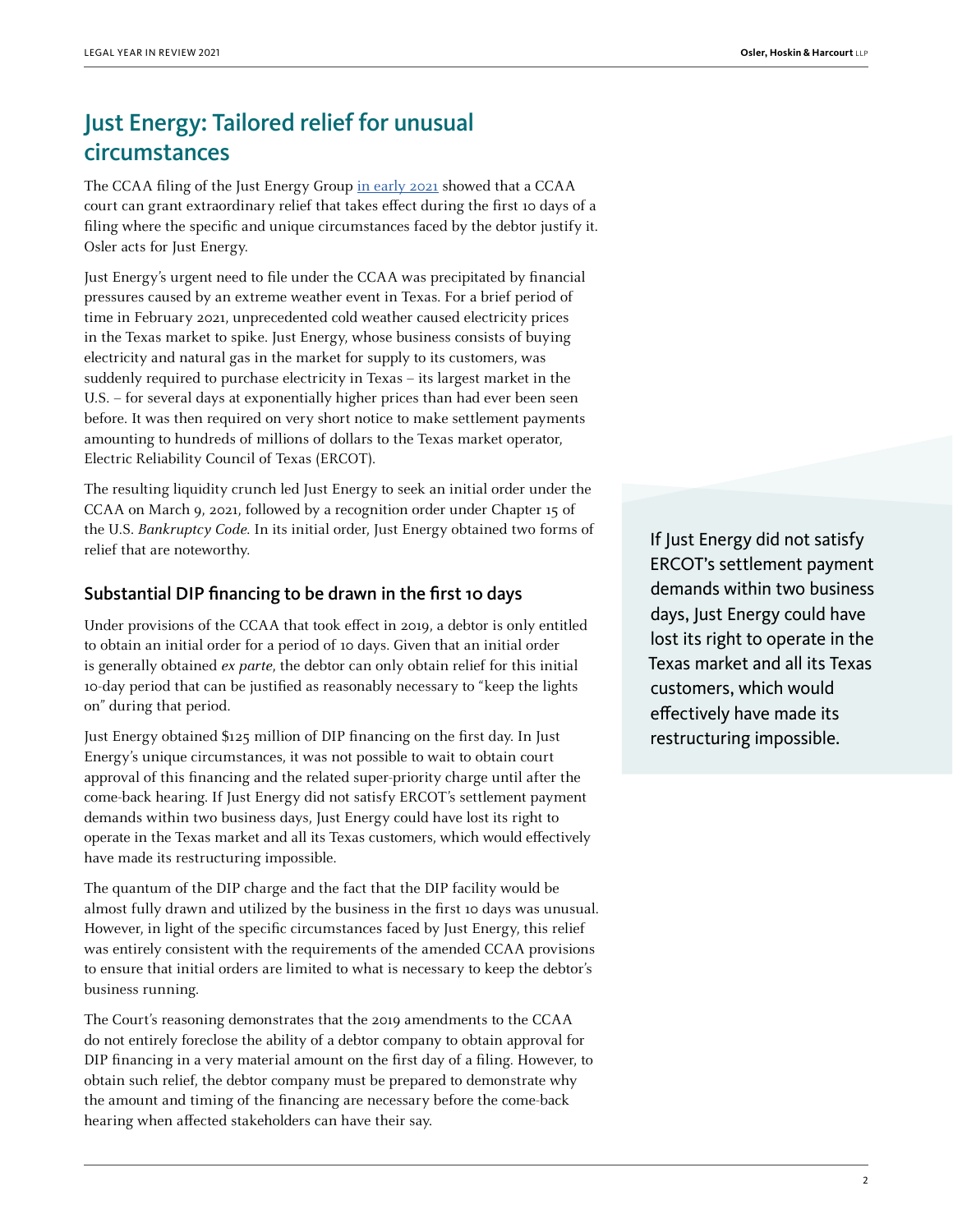#### Regulatory stay preserves the debtor's licences

The regulatory stay of proceedings obtained in Just Energy's initial order was the first of its kind. The default rule under the CCAA is that a stay of proceedings can prevent regulators from taking steps against a debtor to recover money, but cannot prevent those regulators from taking other non-monetary steps, except with leave of the court. The circumstances in which a CCAA court can agree to extend the stay of proceedings to regulatory actions, such as suspensions or revocations of licences, had never been considered before Just Energy sought this relief.

Just Energy's business is heavily regulated. The company depends on multiple licences and other relationships with regulators in both Canada and the U.S. Without those licences, Just Energy could not operate. At the time of filing, Just Energy was operating in compliance with its regulatory obligations. However, Just Energy's filing under the CCAA could itself have been a basis for regulators to seek to suspend or revoke its licences, to impose otherwise onerous terms or even to transfer its customers to another provider.

To ensure that Just Energy's business could continue as a going concern during the restructuring, the Ontario Superior Court of Justice granted a stay preventing Canadian regulators from taking steps against Just Energy based on its insolvency or its CCAA filing. A similar order was granted in relation to the U.S. regulators by the U.S. Court in the Chapter 15 recognition proceeding.

The availability of the regulatory stay was based, principally, on the premise that Just Energy would continue to comply with all applicable regulatory requirements while under CCAA protection, including the requirement to maintain its licences in good standing. This premise was key to satisfying the Court, as required under the CCAA, that the regulatory stay was not contrary to the public interest.

The Court was also prepared to grant the regulatory stay for the initial 10-day period without prior notice to the affected regulators. Despite the express requirement to provide advance notice under the CCAA, the Court recognized that it would have been impracticable to do so in the circumstances. The potential disruption that could have been caused if the regulators had taken steps against the debtor during the initial 10-day period justified this immediate ex parte relief. Just Energy was thereafter able to engage proactively with all affected regulators. Ultimately, no regulator formally objected to the regulatory stay, including at the come-back hearing.

The regulatory stay represents a valuable precedent for other heavily regulated debtor companies seeking to preserve their status during a CCAA proceeding.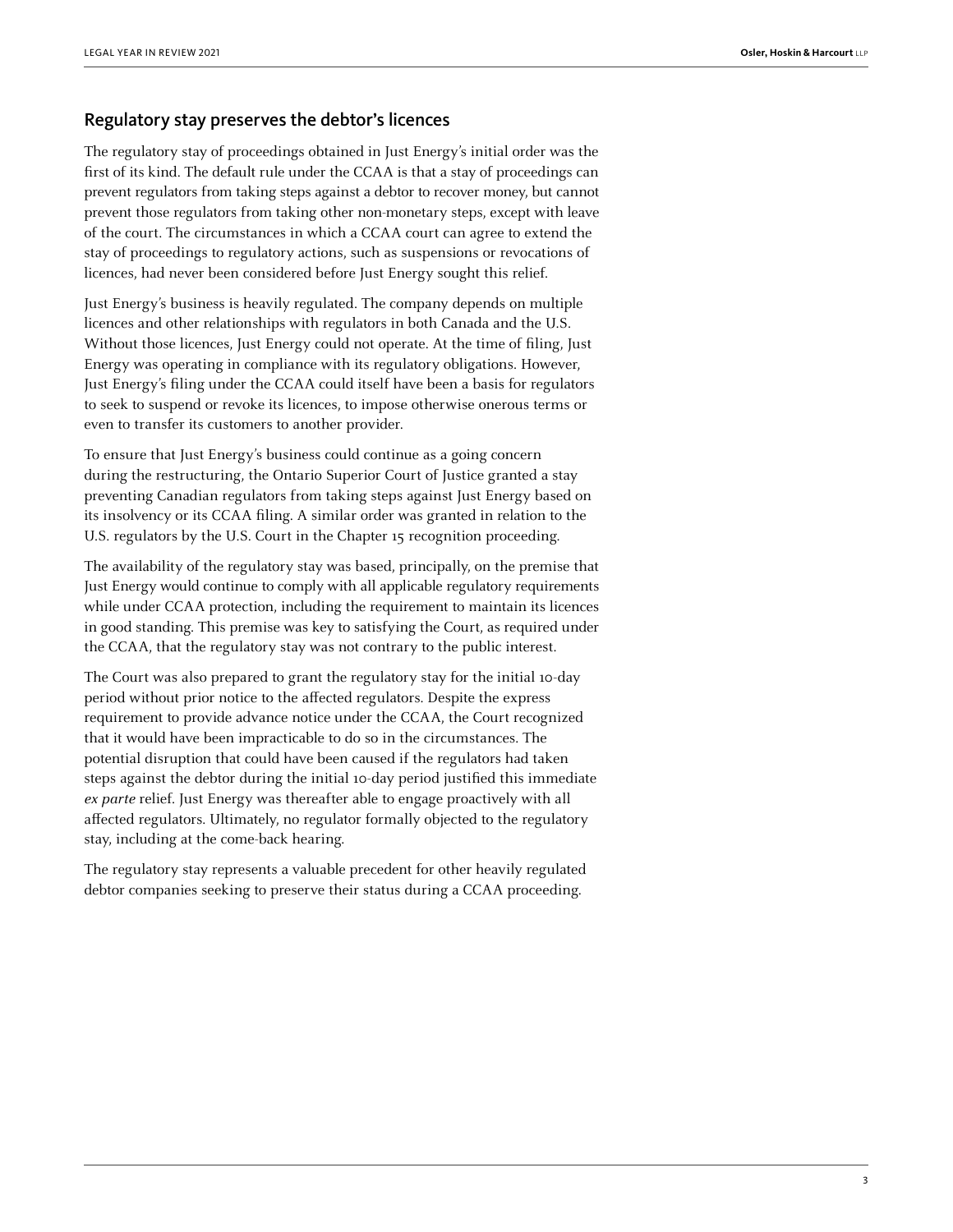### Whither good faith?

As recognized by the Supreme Court of Canada in its 2020 decision in [Callidus](https://www.canlii.org/en/ca/scc/doc/2020/2020scc10/2020scc10.html?resultIndex=1) and more recently, in *[Canada North](https://www.canlii.org/en/ca/scc/doc/2021/2021scc30/2021scc30.html?searchUrlHash=AAAAAQAEY2NhYQAAAAAB&resultIndex=1)*, good faith is a baseline standard of conduct that underpins the discretionary relief available to a debtor company under the CCAA. It is measured against the purposes and the remedial objectives of the CCAA.

In 2019, the CCAA was amended to mandate that "any interested person" in a CCAA proceeding shall act in good faith "with respect to the proceeding." If the court determines that such interested person has failed to do so, the court may make any order it thinks fit. An equivalent provision was also added to the Bankruptcy and Insolvency Act (BIA). These provisions apply to all parties in a proceeding, not just the debtor company. The provisions were enacted for the stated purpose of making insolvency proceedings more fair, more transparent and more accessible to vulnerable stakeholders such as pensioners or workers.

When first introduced, insolvency practitioners feared that a statutory duty of good faith would become an ill-defined tool to impose judicial morality on a CCAA proceeding. There was also concern that it would encourage tactical motions by stakeholders, creating uncertainty, additional expense and delay. Certain steps taken in an insolvency proceeding may appear harsh to those who will not recover their claims in full, or perhaps at all, or whose contractual relationships with the debtor may be terminated. When will such steps, which are often taken in an adversarial context, be constrained by the concept of good faith? Now that two years have elapsed since the enactment of the statutory duty, it is not yet clear whether those initial fears will prove to be justified.

There are few cases that analyze the scope and application of the new statutory duty in any detail. In 2021, the Ontario Superior Court of Justice decided two related CCAA cases that may help shed some light on the Court's approach.

In the CCAA proceeding seeking to restructure the affairs of Laurentian University, the debtor was party to three contracts with so-called "federated universities": Thorneloe University (Thorneloe), Huntington University (Huntington) and University of Sudbury (USudbury). The debtor determined that its restructuring required the disclaimer of all three contracts. Thorneloe and USudbury objected to the disclaimer on several grounds, including alleging bad faith. It was argued that the disclaimer was motivated by an improper purpose – namely, to eliminate two competitors of the debtor. Both Thorneloe and USudbury argued that the disclaimer would lead to their own insolvency.

The Court rejected both the **Thorneloe** and the **USudbury** objections. The Ontario Court of Appeal subsequently [denied](https://www.canlii.org/en/on/onca/doc/2021/2021onca448/2021onca448.html?searchUrlHash=AAAAAAAAAAEAFzIwMjEgT05TQyAzMjcyIChDYW5MSUkpAAAAAQANLzIwMjFvbnNjMzI3MgE) leave to appeal to Thorneloe. USudbury did not seek leave to appeal.

In the Thorneloe decision, the Court expressly stated that "restructurings are not easy" and noted that they "often result in treatment that a party can consider to be extremely harsh." However, that did not necessarily mean that the other party has acted in bad faith. The Court noted that the Monitor had supported the disclaimers without indicating any reservation about the good faith conduct of the debtor. Moreover, the Monitor supported the extension of the stay of proceedings, which required a determination that the debtor had been acting in good faith and with due diligence.

When first introduced, insolvency practitioners feared that a statutory duty of good faith would become an ill-defined tool to impose judicial morality on a CCAA proceeding. Now that two years have elapsed since the enactment of the statutory duty, it is not yet clear whether those initial fears will prove to be justified.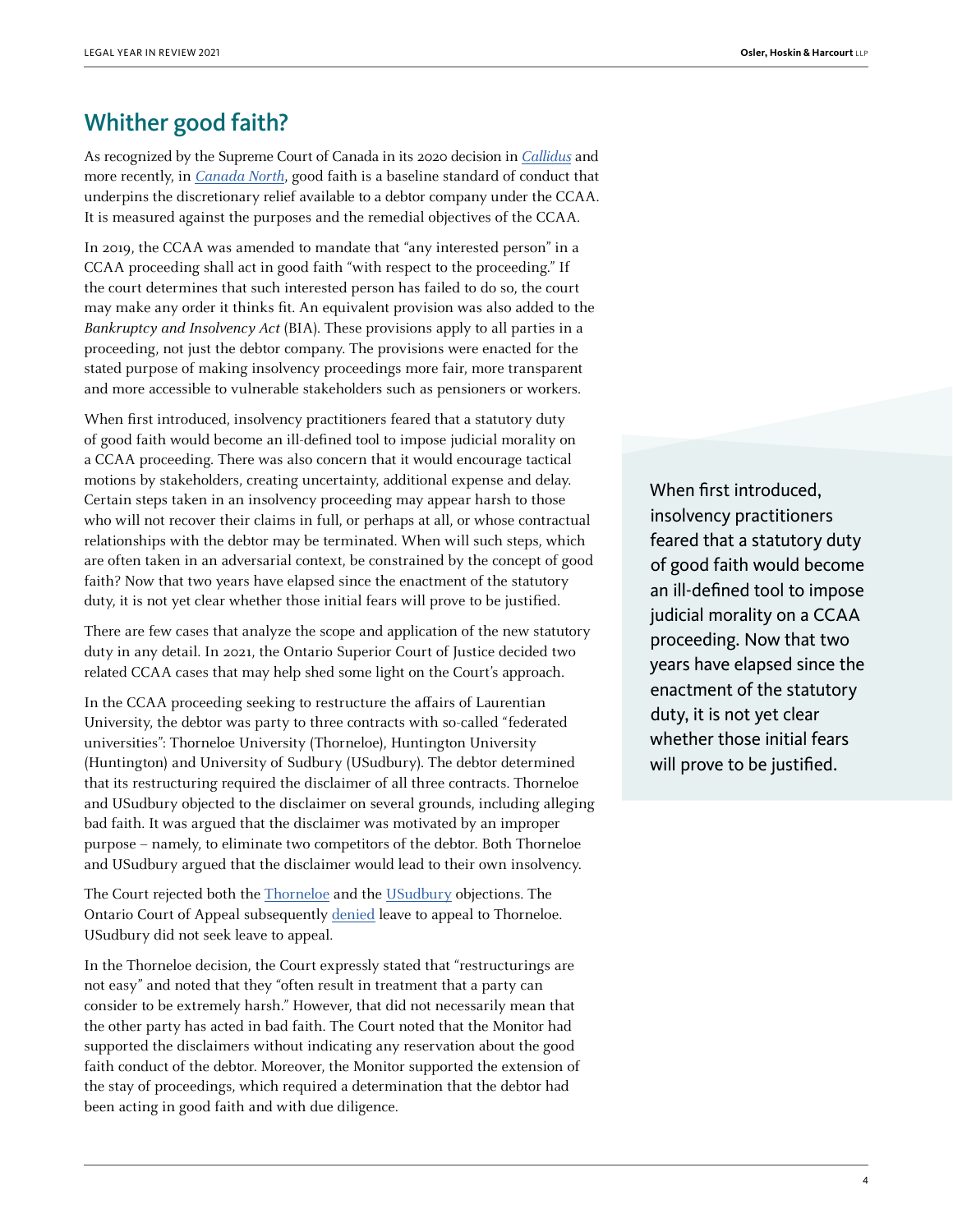The debtor had demonstrated that the disclaimers were reasonably necessary for the restructuring and the debtor had been transparent about its intention to disclaim these agreements if a negotiated solution could not be found. One of the federated universities – Huntington – had reached a resolution with the debtor. In rejecting the objections, the Court noted that the devastating effect of the disclaimers on Thornloe and USudbury was to be balanced against the fact that the debtor company was facing its own potential demise if it could not restructure. If the restructuring failed, the federated universities would be insolvent in any event.

Consistent with Callidus, the focus of the bad faith argument in the Laurentian University case was on the propriety of the purpose for which the debtor sought to disclaim the agreements. The decisions provide some comfort to debtors that, as long as their actions can be justified by reference to the objectives of the CCAA, and are supported by the Monitor, the risks of a finding of bad faith should be low. Osler is continuing to monitor developments in this area, as more stakeholders seek to rely on the new statutory duty.

## Port Capital: Intending to propose a plan is no longer required for a CCAA stay in B.C.

A recent B.C. decision has brought earlier precedent into step with today's flexible approach to the CCAA. Since its 2008 release, *[Cliffs Over Maple Bay](https://www.canlii.org/en/bc/bcca/doc/2008/2008bcca327/2008bcca327.html?autocompleteStr=cliffs%20over&autocompletePos=2)* has presented a hurdle to insolvent companies in B.C. According to the decision, to obtain a CCAA stay, the debtor must intend to propose a plan of arrangement or compromise to its creditors. More than 10 years and a five-judge panel later, in [Port Capital Development](https://www.canlii.org/en/bc/bcca/doc/2021/2021bcca382/2021bcca382.html?resultIndex=3), the B.C. Court of Appeal has demoted this principle from a requirement to a factor.

Port Capital loosens the restrictive approach adopted in Maple Bay. Like in Maple Bay, the debtors were also owners of a real estate project. The debtors commenced proceedings under the CCAA when their construction lender cut off funding. In addition to various liquidation offers made through a sales process, a refinancing offer emerged which, if completed, would be a materially better outcome for stakeholders. The refinancing offer required the company to remain in its CCAA proceedings for six months while financing was raised, with the expectation that the company would be able to emerge thereafter and complete the project. Critically, the refinancing did not contemplate a plan for creditors to vote on at any point.

Citing Maple Bay, the chambers judge refused to approve the refinancing offer under the CCAA, finding that there was nothing to suggest that any party intended to put forward a plan of arrangement or compromise for a vote. The Court of Appeal granted leave to appeal, convening a five-justice panel with the power to reconsider Maple Bay if appropriate.

The Court of Appeal took advantage of the opportunity to reconsider the law, holding that the expansion of the scope of the CCAA's remedial objectives and approved strategies rendered Maple Bay's more restrictive focus outdated. The chambers judge therefore erred in treating the absence of a proposed plan of compromise as a determinative factor.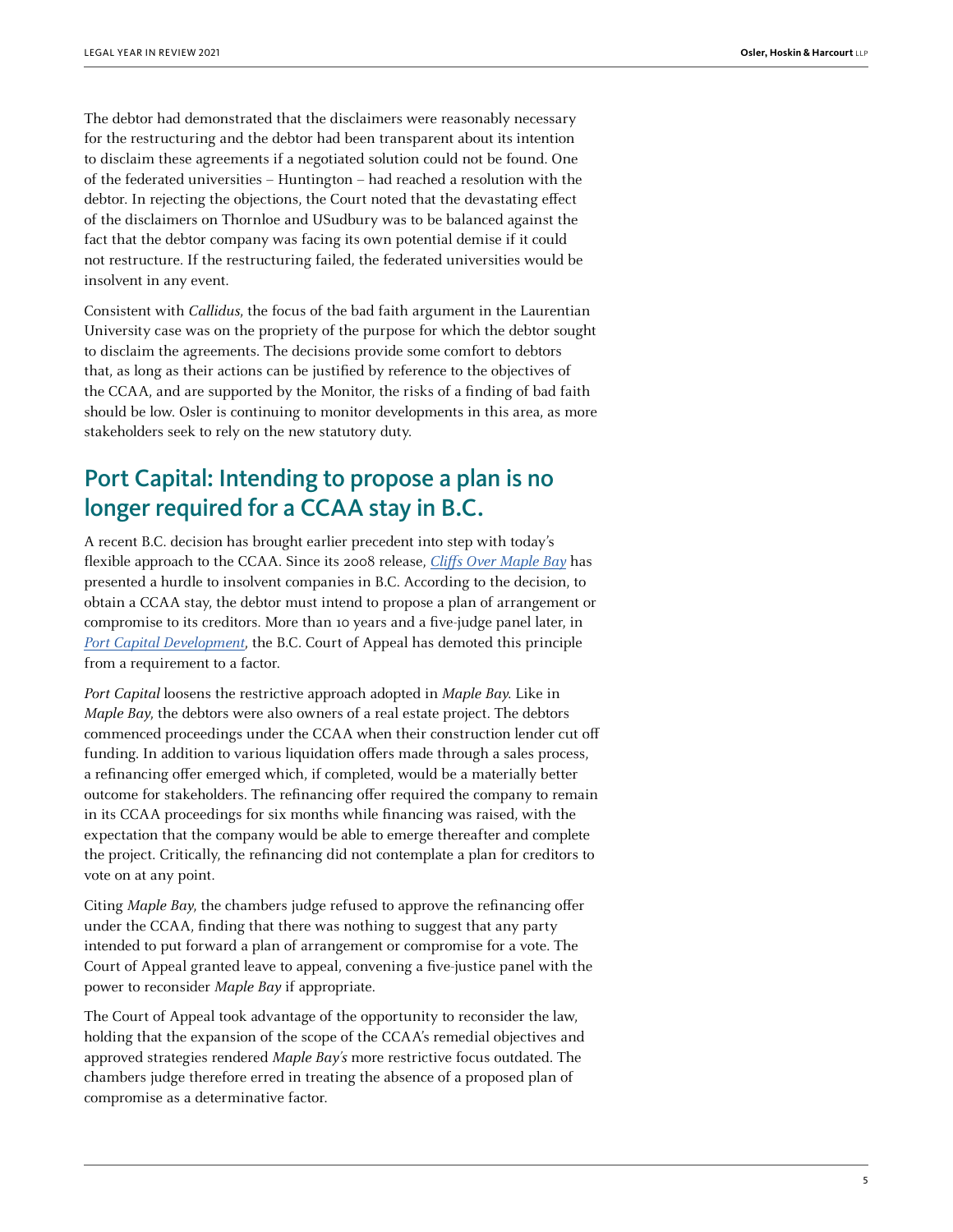Maple Bay was not entirely cast aside, however: whether the debtor plans to present a plan of compromise may still be relevant on the facts of the case in determining whether the protections of the CCAA should be available in the circumstances. Debtor companies should not resort to the CCAA "simply to buy time, without having some proposal in hand" that is likely to further the objectives of the CCAA. However, these objectives can be achieved by various means.

Through a clear-eyed reconsideration of its own decision, the B.C. Court of Appeal has lent even more weight to the CCAA's broad scope for innovative approaches to restructuring beyond a traditional plan of compromise or arrangement. This decision will be of particular interest to restructurings in the real estate sector, where the financing opportunities described above are common; that said, we expect to see ripple effects of this decision across all industries.

## *Re Bellatrix*: Developments regarding eligible financial contracts in insolvency proceedings

The broad restructuring powers afforded debtors under the CCAA include the ability to disclaim contracts, while at the same time, counterparties are prohibited from terminating those same agreements. Such disclaimer is a powerful tool in a debtor's restructuring toolkit, with one critical carve out: eligible financial contracts (EFCs). An EFC cannot be disclaimed by the debtor. Unlike other contractual counterparties, however, an EFC counterparty can invoke its right to terminate based on the debtor's insolvency default, despite the stay of proceedings.

What constitutes an EFC is set out in the CCAA regulations. Broadly speaking, an EFC is a financial agreement meant to manage financial risk, including certain derivatives agreements and agreements to settle securities, futures, options or derivatives transactions. Even with the guidance provided in the CCAA regulation, however, EFCs by their nature are hard to define, in part because derivatives products are a constantly evolving tool in financial markets. It is necessary to consider the purpose of an agreement in evaluating its status as an EFC.

In the CCAA proceedings of Bellatrix Exploration Ltd., Bellatrix had entered into a number of contracts with BP Canada for the long-term supply of natural gas to BP. Bellatrix sought to disclaim the contracts shortly after filing for CCAA protection. The debtor also immediately ceased performing under the contracts, despite the requirement under the CCAA that any contract disclaimer is subject to a 30-day notice period.

In a February 2020 ruling, the Alberta Court of Queen's Bench determined that the gas supply agreements did fall within the definition of an EFC. The Court looked at the agreements as a whole, keeping in mind the overarching theme of management of financial risk inherent in business transactions. Notably, the contract included express language that the contracts constituted EFCs as defined by the CCAA regulations. However, while this was a relevant factor, such language in and of itself does not make a contract an EFC.

Through a clear-eyed reconsideration of its own decision, the B.C. Court of Appeal has lent even more weight to the CCAA's broad scope for innovative approaches to restructuring beyond a traditional plan of compromise or arrangement.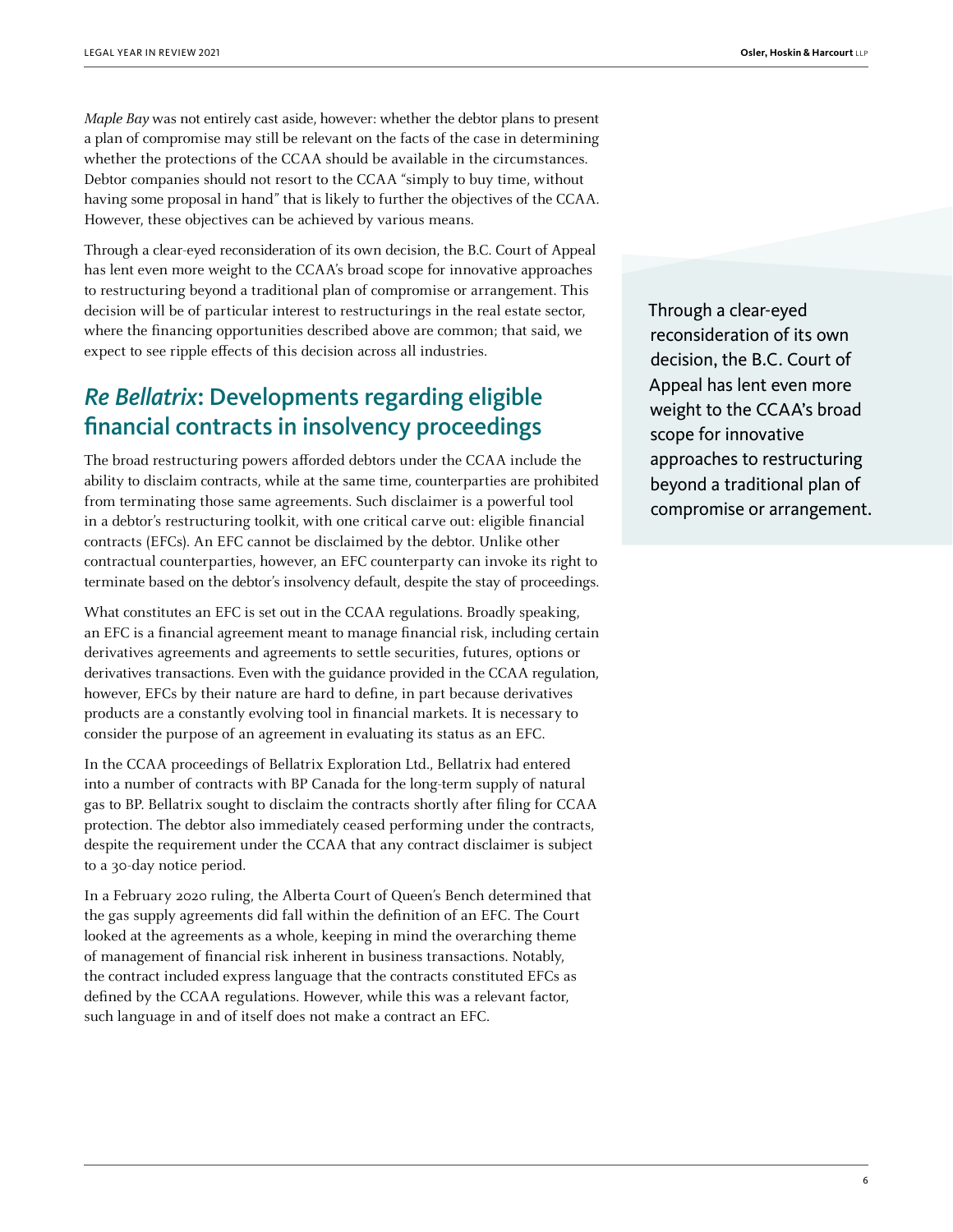The Court considered surrounding evidence, such as Bellatrix's characterization of the contracts in a press release, as well as the purpose of the contracts to manage future price risk, to assess the true nature of the contracts. Based on the structure and purpose of the contracts and the surrounding facts, the Court held that the contracts were EFCs and therefore, could not be disclaimed.

The Alberta Court of Appeal [granted leave](https://www.canlii.org/en/ab/abca/doc/2020/2020abca178/2020abca178.html) to appeal, and heard the appeal in the fall of 2020. Before the decision could be released, in December 2020 the Alberta Court of Queen's Bench heard and [determined](https://www.canlii.org/en/ab/abqb/doc/2020/2020abqb809/2020abqb809.html?resultIndex=7) a second motion regarding the ability of the debtor company to cease performing the agreements.

The Court determined that, even though the EFCs could not be disclaimed, the debtor was not compelled to continue to perform those contracts by delivering gas to BP at the uneconomic contract price. Requiring the debtor to keep performing a contract could prevent the debtor from restructuring at all if the contract in question is particularly onerous. Rather, the prohibition on disclaimer simply gives an EFC counterparty control over whether and when it wants to exit the relationship and close out its position.

At the time of the second motion, the Bellatrix business had been sold and BP had not terminated the EFCs. The Court held that, if the EFC counterparty does not close out its position and the debtor ceases performing its obligations, the counterparty will be left with a claim in damages against the debtor. Unless the counterparty has a security interest, it participates in the process as an unsecured creditor and recovers accordingly.

In March 2021, the Alberta Court of Appeal [denied leave to appeal](https://www.canlii.org/en/ab/abca/doc/2021/2021abca85/2021abca85.html?searchUrlHash=AAAAAQAFam9uZXMAAAAAAQ&resultIndex=1) in the second motion, noting that there was no reason to doubt the correctness of the reasoning. Then, in April 2021, as a result of the decision in the second motion and of the sale of the business, the Alberta Court of Appeal dismissed the appeal from the first motion on the basis that it had become moot.

The dismissal of the appeal in the first motion addressing the status of the agreements as EFCs leaves uncertainty regarding the scope of the definition of EFCs. It also leaves uncertain the benefit of using express language characterizing their agreements as EFCs in an attempt to fit within the CCAA safe harbour provisions. However, the decision in the second motion confirms that debtor companies possess a further tool – unilateral cessation of performance – that could be of assistance in obtaining relief from onerous EFCs outside the disclaimer process.